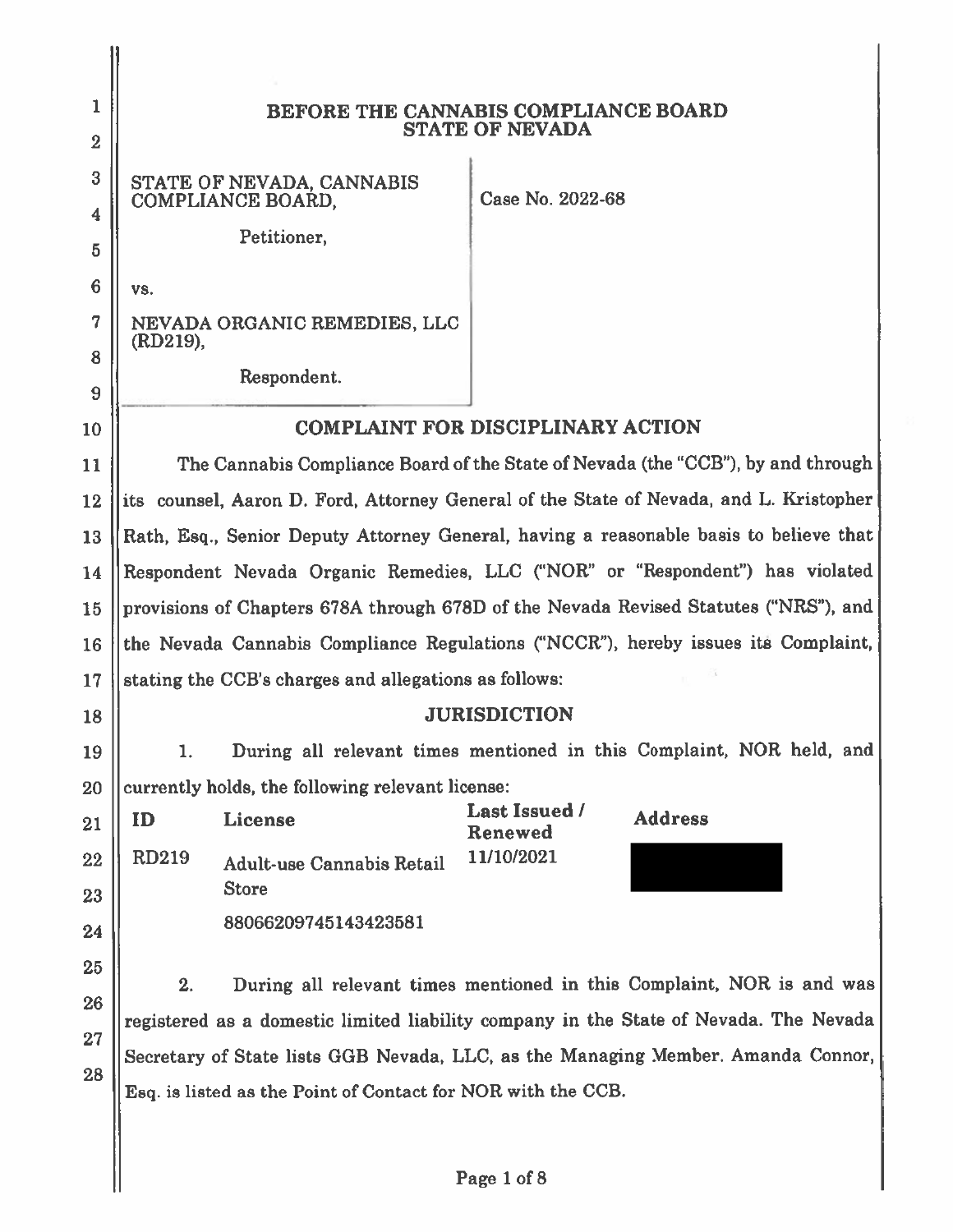3. As NOR holds its relevant license with the CCB, it is subject to NRS Title 56 and the NCCR for the violations asserted herein. Therefore, NOR is subject to the jurisdiction of the CCB and subject to discipline pursuant to NRS 678A through 678D and the relevant provisions of the NCCR.

 $\overline{\mathbf{4}}$ . Pursuant to NRS 678A.500 and 678A.510(1), the CCB's Executive Director has transmitted the details of the suspected violations of NOR to the Attorney General and the Attorney General has conducted an investigation of the suspected violations to determine whether they warrant proceedings for disciplinary action. The Attorney General has recommended to the Executive Director that further proceedings are warranted, as set forth in this CCB Complaint. The Executive Director has transmitted this recommendation and information to the CCB. Pursuant to NRS 678A.510(2)(b), the CCB has voted to proceed with appropriate disciplinary action under NRS 678A.520 through 678A.600. Pursuant to NRS 678A.520(1), the CCB's Executive Director has authorized service of this Complaint upon Respondent.

#### **FACTUAL ALLEGATIONS**

5.

 $\mathbf{1}$ 

 $\overline{2}$ 

3

 $\overline{\mathbf{4}}$ 

 $\overline{5}$ 

6

 $\overline{7}$ 

8

9

10

11

12

13

14

15

17

22

23

24

25

26

27

CCB incorporates all prior Paragraphs as though fully set forth herein.

6. On or about October 23, 2021, CCB staff received a complaint from an 16 individual alleging that a manager at the NOR adult-use cannabis retail store with license No. RD219 gave concentrated cannabis to an employee at the facility via a transaction that was not recorded in the State's required seed-to-sale tracking system, METRC. It was 18 alleged that this event took place during late September 2021. Based on this complaint, the 19 CCB's staff undertook an investigation. The Board Agents conducting this investigation 20 were Karalin Cronkhite and Erica Scott. 21

7. On investigation, the CCB staff found that, on or about September 27, 2021, NOR was made aware of an incident which occurred on September 19, 2021, involving the improper dispensing of the cannabis product Nectar OG 1g LR Sugar Sauce Huni Labs<sup>1</sup> (the "September 19 Incident"). More specifically, the subject cannabis product was dispensed to an employee customer without a documented sale of the cannabis product and without recording the reduction in inventory in the State's seed to sale tracking system, METRC. NOR did not notify the CCB of the September 19 Incident until October 29, 2021,

28

<sup>1</sup> Specifically, Package No. 1A4040300007149000000457.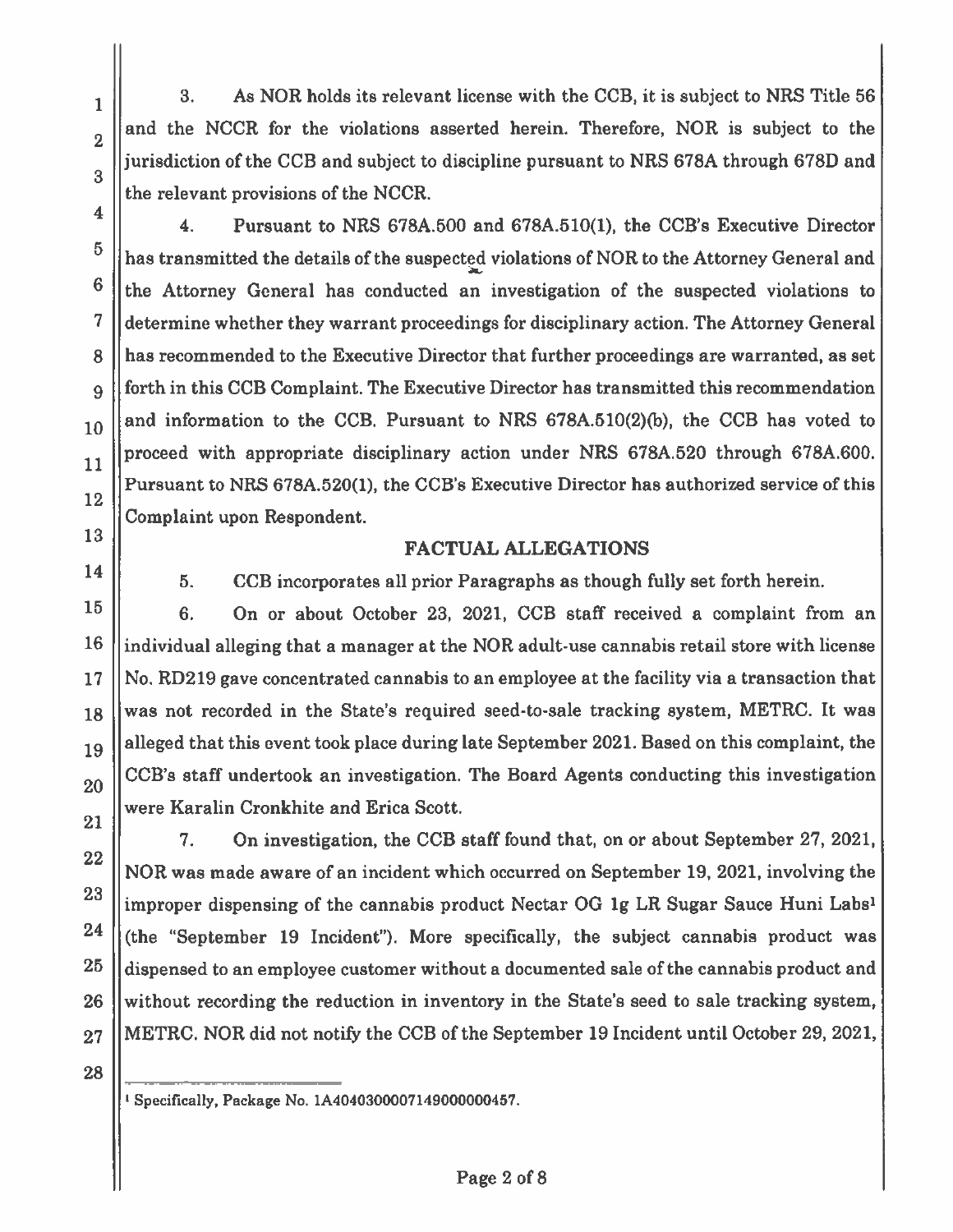after NOR had started its investigation on September 27, 2021, and the CCB had already received the complaint referenced in Paragraph 6, above. NOR provided the CCB with an incident report, but this was after CCB staff had initially enquired with NOR about the September 19 Incident.

8. Upon the request of CCB staff, NOR was unable to locate the subject package of Nectar OG 1g LR Sugar Sauce Huni Labs in physical inventory, though it was reported as one unit in METRC.

9. Upon the CCB's request, the NOR facility provided documentation of receipt #2102824, which NOR represented as the receipt for the September 19 Incident. However, the cannabis product Nectar OG 1g LR Sugar Sauce Huni Labs was not listed on this receipt and NOR represented that this cannabis product was provided with the others listed on receipt, but not recorded in the transaction. Additionally, this receipt recorded the cashier as "Ryann" and customer as Katelin Grace Byrne. However, surveillance video of this transaction shows the manager, Christine Gamez, was the cashier and employee Beverly Troiano was the customer. Accordingly, the receipt for the transaction provided false information regarding the transaction. Furthermore, NOR failed to follow its own standard operating procedures ("SOPs") for sales, which state that cashiers may not log into another cashier's LeafLogix register portal. NOR's SOPs for sales also require the cashier to verify the accuracy of all information before processing a sale. As evidenced by the receipt, and as set forth above, this was not done.

Additionally, during the course of its investigation, the Board Agents found  $10.$ another improper transaction that took place on February 12, 2021. Specifically, on February 12, 2021, the facility made the following adult-use sale, as documented on METRC Receipt No. 0038116481 and POS Order No. 1630850:

22

 $\mathbf{1}$ 

 $\overline{2}$ 

3

4

5

6

7

8

9

10

11

12

13

14

15

16

17

18

19

20

21

23

(1) 10 each of tag ending 5550 Tsunami Orange Daiquiri Live Resin Sugar – 0.5g

(2) 1 each of tag ending 1415 Headband Quinn River Farms 1g flower

24  $(3)$  1 each of tag ending 5551 Provisions Skywalker OG Vape Cartridge – 500mg 25 This single sale resulted in a total of 6.5 grams of usable and concentrated cannabis and 5,500 milligrams of THC. This sale exceeded the limits under NCCR 6.101(1) by 2.96 26 grams of useable and concentrated cannabis and 1,957 milligrams of THC. 27

28

///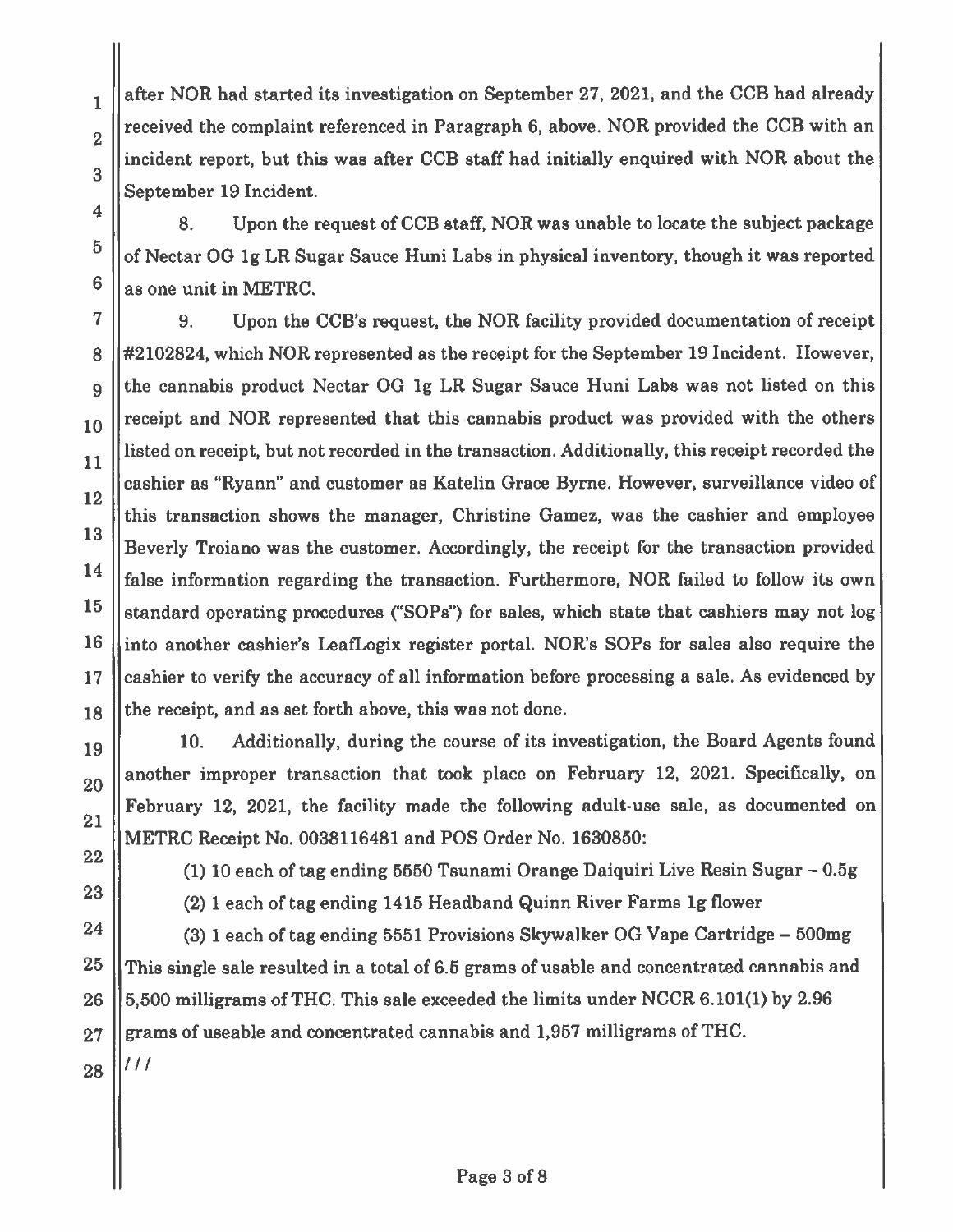$\mathbf{1}$  $\overline{2}$ 

#### **VIOLATIONS OF LAW**

CCB incorporates all prior Paragraphs as though fully set forth herein. 11.

As to license RD219, Respondent violated NCCR 6.080(6)(a), (8), & (9), and 3 12. NCCR 4.040(1)(a)(1) by unintentionally concealing evidence. Specifically, as set forth in  $\overline{\mathbf{4}}$ Paragraph 7, above, Respondent was aware of the September 19 Incident on September 27, 5 2021, yet failed to report it to CCB until over a month later, on October 29, 2021. This  $6\phantom{1}6$ constitutes a Category II violation, which carries a civil penalty of up to \$25,000 and a  $\overline{7}$ suspension for not more than 20 days. NCCR  $4.040(2)(a)(1)$ . In the alternative, should this 8 omission not be found to be a concealment of evidence, then Respondent violated NCCR 9  $4.050(1)(a)(8)$  for failing to notify the Board within 24 hours of discovery of a serious 10 incident. This would constitute a Category III violation, which carries a civil penalty of up 11 to \$10,000. NCCR 4.050(2)(a)(1). 12

As to license RD219, Respondent violated NCCR 6.080(6)(a) and NCCR 13. 13 4.040(1)(a)(1) by failing to properly document a sales transaction and thereby making an 14 unintentionally false statement to the Board. Specifically, as set forth in 9, above, 15 Respondent provided receipt#2102824 as the documentation for the September 19 Incident 16 sale. Said receipt was false in that it: (1) did not identify the sale of the cannabis product 17 Nectar OG 1g LR Sugar Sauce Huni Labs; (2) did not correctly identify the cannabis agent 18 who sold the cannabis product; and (3) did not correctly identify the customer who bought 19 the product. These acts and omissions constitute a second Category II violation, which 20 carries a civil penalty of up to  $$75,000$  and a suspension for not more than 30 days. NCCR 21  $4.040(2)(a)(2)$ . 22

14. As to license RD219, Respondent violated NCCR 6.010(1) and NCCR 23  $4.040(1)(a)(13)$  by selling an amount of cannabis in excess of transaction limits. 24 Specifically, as set forth in Paragraph 10, above, on February, 12, 2021, Respondent 25 conducted a sales transaction that exceeded the maximum allowable limits set forth in 26 NCCR 6.010(1) for an adult-use sales transaction. This act constitutes a third Category II  $27\,$ violation, which requires revocation of license RD219. NCCR 4.040(2)(a)(3). 28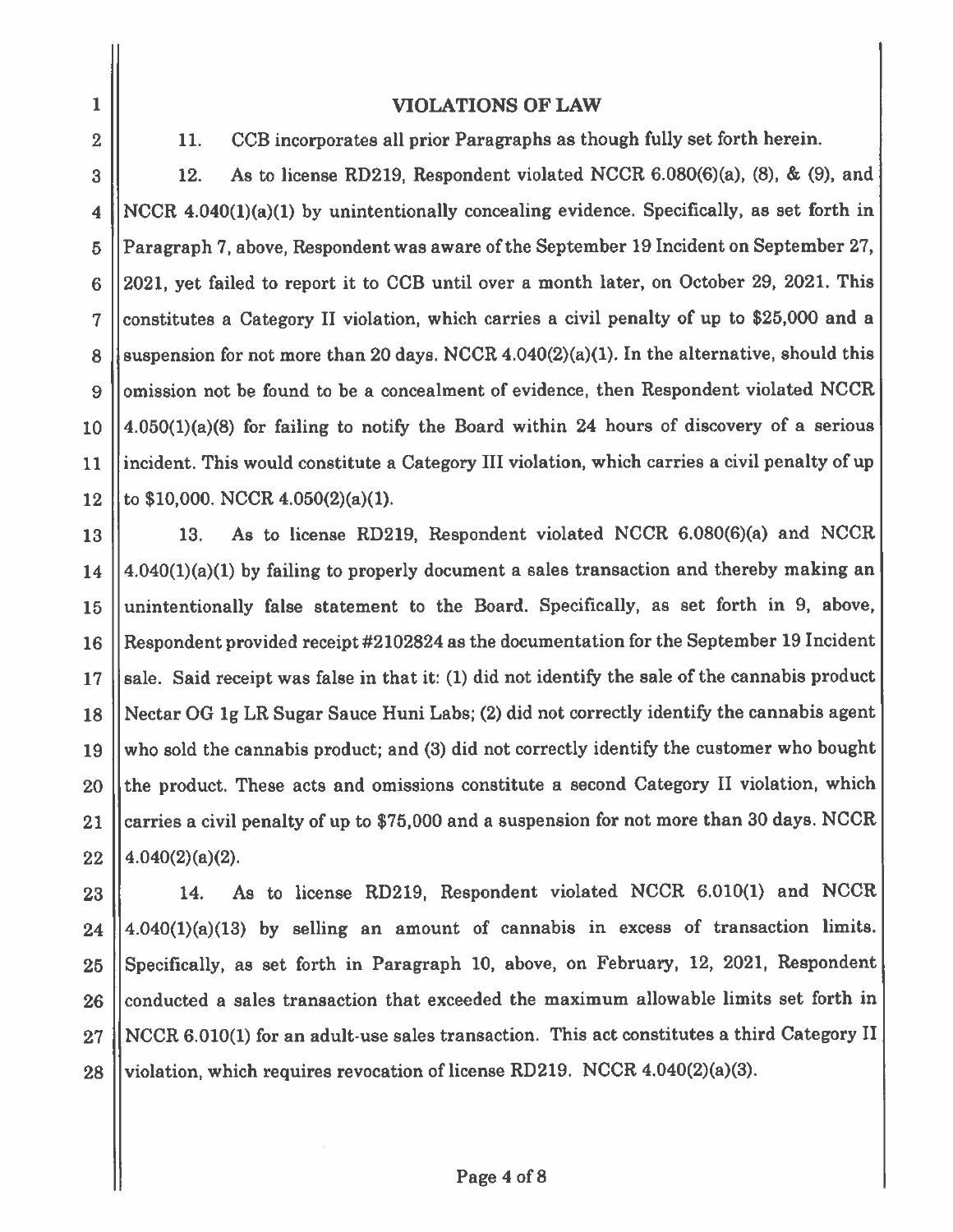$\mathbf{1}$ 15. As to license RD219, Respondent violated NCCR 6.080(6) and NCCR  $\overline{2}$  $4.050(1)(a)(3)$  by failing to keep complete sales records and failing to meet seed-to-sale 3 tracking requirements. Specifically, as set forth in Paragraphs 8 and 9, above, Respondent 4 was unable to reconcile its physical inventory with the seed-to-sale tracking data it entered 5 into METRC for the cannabis product Nectar OG 1g LR Sugar Sauce Huni Labs. This 6 constitutes a Category III violation. If this is considered Respondent's first Category III 7 violation, then it carries a civil penalty of up to  $$10,000$ . NCCR  $4.050(2)(a)(1)$ . In the 8 alternative, should the violation set forth in Paragraph 12 be found to constitute a Category 9 III violation, then the violation in this Paragraph would be a second Category III violation. 10 In that case, it would carry a civil penalty of up to \$30,000 and/or a suspension of no more 11 than 10 days. NCCR 4.050(2)(a)(2).

12 16. As to license RD219, Respondent violated NCCR 6.075(1)(b) & (c) and NCCR 13  $4.050(1)(a)(7)$ , by failing to implement its own policies and procedures for monetary 14 transactions. Specifically, as set forth in Paragraph 9, above, Respondent failed to follow its own SOPs for sales, which required its cashiers refrain from logging into another 15 16 cashier's register portal and required its cashiers to verify the accuracy of all information 17 before processing a sale. These omissions constitute another Category III violation. This is 18 at least a second Category III violation, which carries a civil penalty of up to \$30,000 and/or 19 a suspension of no more than 10 days. NCCR 4.050(2)(a)(2). In the alternative, should this 20 be found to be a third Category III violation, then this would carry a civil penalty of up to 21 \$90,000 and/or a suspension for no more than 20 days. NCCR 4.050(2)(a)(3).

The CCB reserves its rights to pursue any separate disciplinary actions 22 17. against the individual agent cards of the employees and/or agents of Respondent who 23 24 participated in and/or perpetrated the acts and omissions set forth in this Complaint.

25

#### DISCIPLINE AUTHORIZED

Pursuant to the provisions of NRS 678A.600, NCCR 4.020, NCCR 4.030, NCCR 4.035 26 through 4.060, and NCCR 5.100, the CCB has the discretion to impose the following 27 28 disciplinary actions: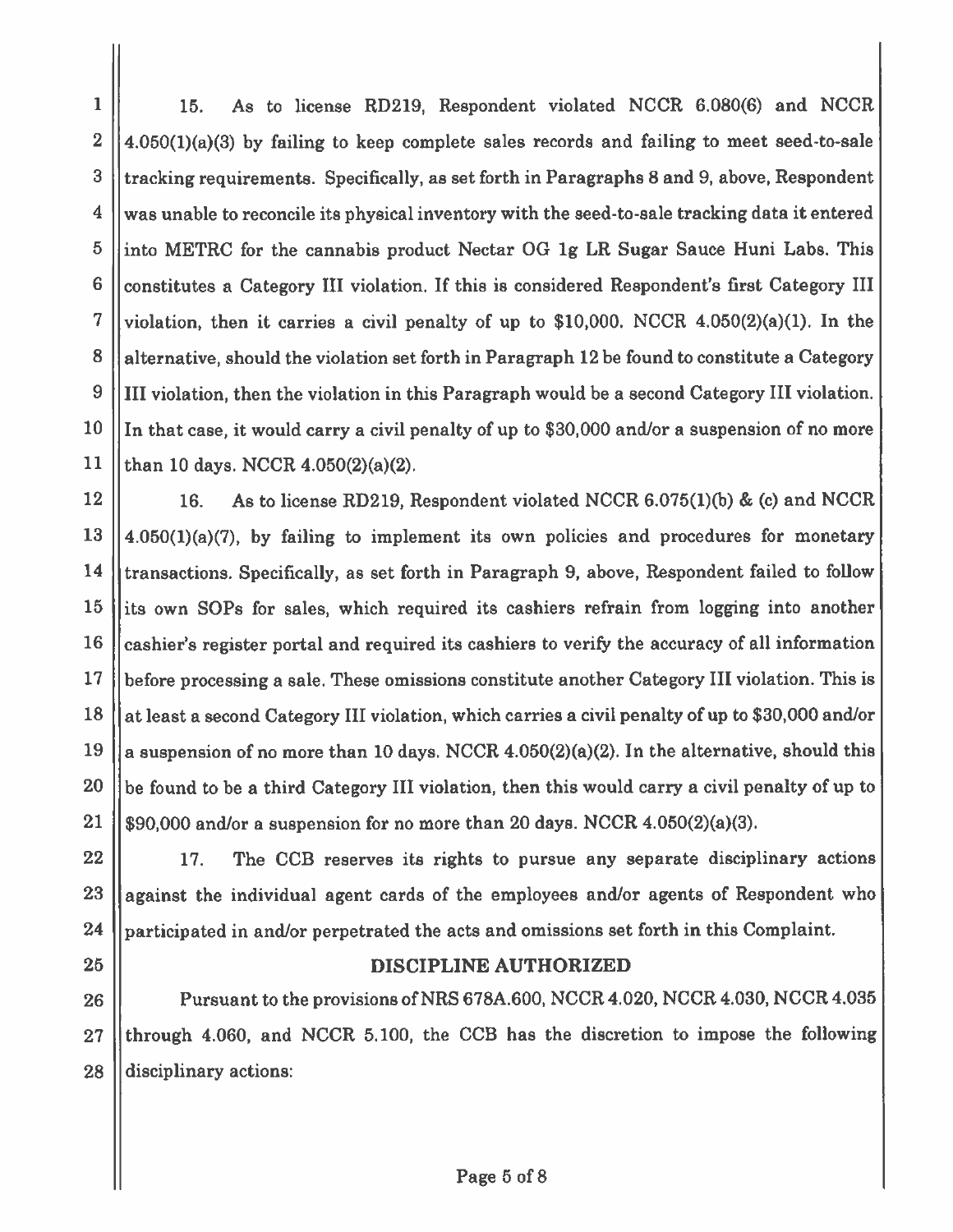Revoke license RD219;  $1.$ 

 $2.$ Suspend license RD219:

Impose a civil penalty of not more than \$90,000 for each separate violation of 3. NRS Title 56 and the NCCR on RD219; and

Take such other disciplinary action as the CCB deems appropriate.  $4.$ 

The CCB may order one or any combination of the discipline described above.

### RELIEF REQUESTED

Based on the foregoing, counsel for the CCB respectfully requests the CCB impose the penalty of revocation against license RD219. In addition, counsel for CCB requests the CCB impose civil penalties against NOR's license RD219 in the amount of \$140,000. In the alternative, should the violation set forth in Paragraph 12 be found to be a Category III violation, counsel for CCB requests the penalty of a 20-day suspension, with civil penalties of \$230,000.

# 14

## NOTICE TO RESPONDENT

**PLEASE TAKE NOTICE, that Respondent has a right to request a hearing on the** charges set forth herein, pursuant to NRS 678A.510 through 678A.590. Failure to demand a hearing constitutes a waiver of the right to a hearing and to judicial review of any decision or order of the Board, but the Board may order a hearing even if the respondent so waives his or her right. NRS 678A.520(2)(e).

PLEASE TAKE NOTICE, you, as the respondent, must answer this Complaint within 20 days after service of this Complaint, unless granted an extension. Pursuant to NRS 678A.520(2), in the answer Respondent:

(a) Must state in short and plain terms the defenses to each claim asserted.

24

25

26

27

28

- (b) Must admit or deny the facts alleged in the complaint.
- (c) Must state which allegations the respondent is without knowledge or information form a belief as to their truth. Such allegations shall be deemed denied.

(d) Must affirmatively set forth any matter which constitutes an avoidance or affirmative defense.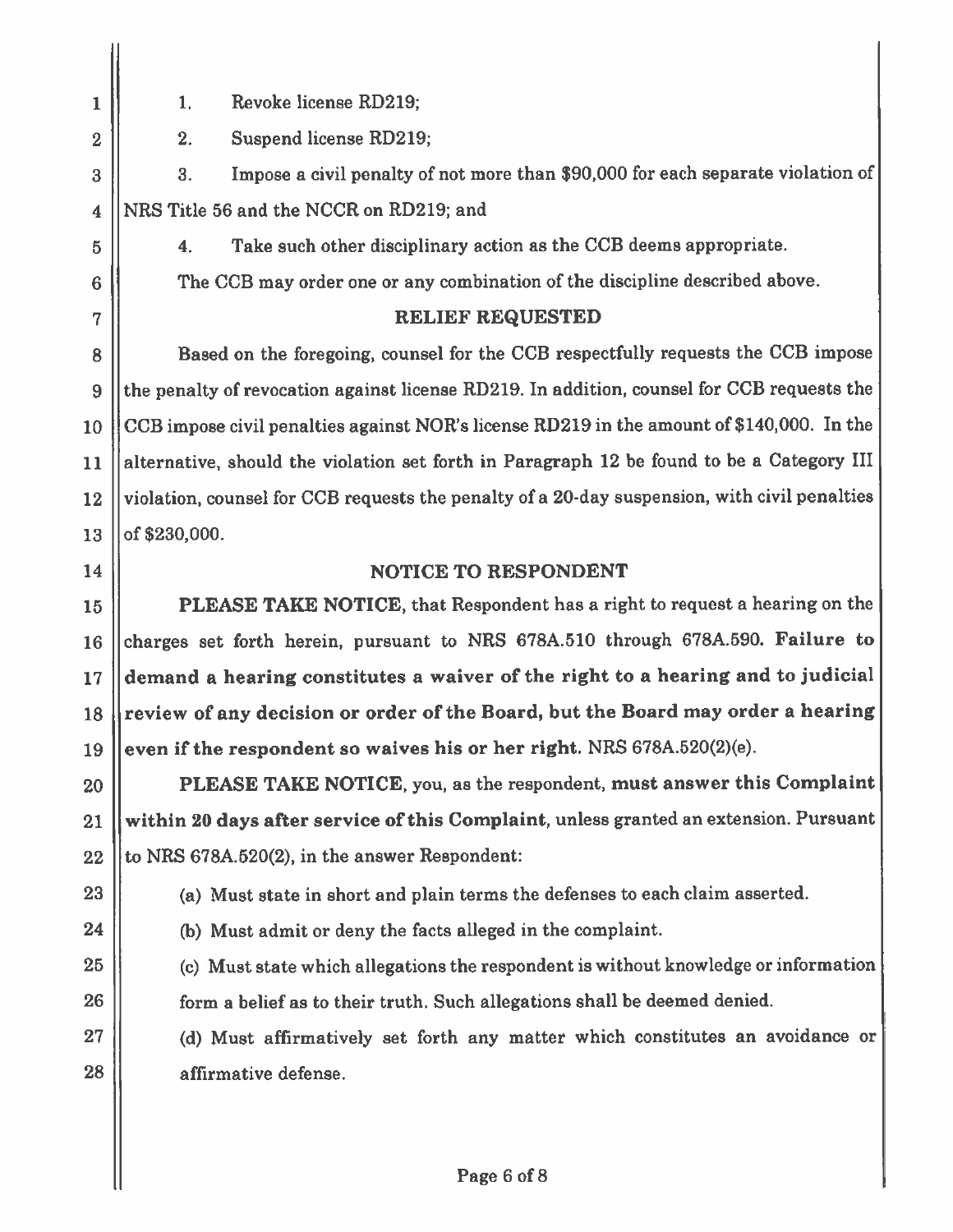(e) May demand a hearing. Failure to demand a hearing constitutes a waiver of the right to a hearing and to judicial review of any decision or order of the Board, but the Board may order a hearing even if the respondent so waives his or her right.

Failure to answer or to appear at the hearing constitutes an admission by the respondent of all facts alleged in the Complaint. The Board may take action based on such an admission and on other evidence without further notice to the respondent. NRS 678A.520(3).

The Board shall determine the time and place of the hearing as soon as is reasonably practical after receiving the Respondent's answer. The Board shall deliver or send by registered or certified mail a notice of hearing to all parties at least 10 days before the hearing. The hearing must be held within 45 days after receiving the respondent's answer unless an expedited hearing is determined to be appropriate by the Board, in which event the hearing must be held as soon as practicable. NRS 678A.520(4).

- Respondent's answer and Request for Hearing must be either: mailed via registered 15 mail, return receipt; or emailed to: 16
- **Tyler Klimas, Executive Director** 17 **Cannabis Compliance Board** 18 700 East Warm Springs Road, Ste. 100 Las Vegas, Nevada 89119 19 tklimas@ccb.nv.gov

If served by email, Respondent must ensure that it receives an acknowledgement of receipt email from CCB as proof of service. Respondent is also requested to email a copy of its Answer to the Senior Deputy Attorney General listed below at **Irath@ag.nv.gov.** 

23 As the Respondent, you are specifically informed that you have the right to appear 24 and be heard in your defense, either personally or through your counsel of choice at your 25 own expense. At the hearing, the CCB has the burden of proving the allegations in the 26 Complaint. The CCB will call witnesses and present evidence against you. You have the 27 right to respond and to present relevant evidence and argument on all issues involved. You 28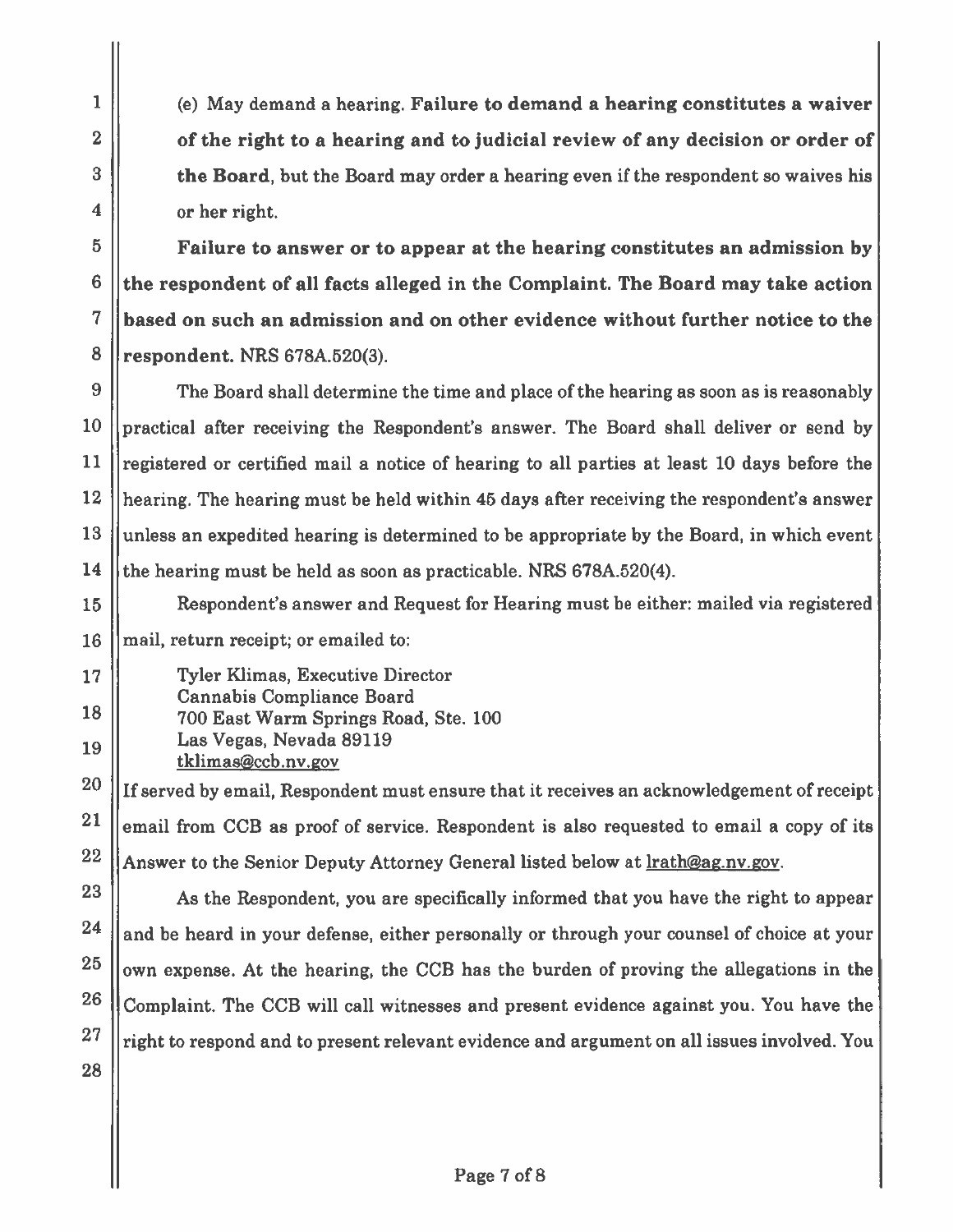| 1                       | have the right to call and examine witnesses, introduce exhibits, and cross-examine        |  |
|-------------------------|--------------------------------------------------------------------------------------------|--|
| $\overline{2}$          | opposing witnesses on any matter relevant to the issues involved.                          |  |
| 3                       | You have the right to request that the CCB issue subpoenas to compel witnesses to          |  |
| $\overline{\mathbf{4}}$ | testify and/or evidence to be offered on your behalf. In making this request, you may be   |  |
| $\overline{5}$          | required to demonstrate the relevance of the witness's testimony and/or evidence.          |  |
| 6                       | If the Respondent does not wish to dispute the charges and allegations set forth           |  |
| 7                       | herein, within 30 days of the service of this Complaint, Respondent may pay the civil      |  |
| 8                       | penalties and costs set forth above in the total amount of \$140,000 and surrender license |  |
| 9                       | RD219 on notice to:                                                                        |  |
| 10                      | Tyler Klimas, Executive Director<br>Cannabis Compliance Board                              |  |
| 11                      | 700 East Warm Springs Road, Ste. 100                                                       |  |
| 12                      | Las Vegas, Nevada 89119                                                                    |  |
| 13                      | YOU ARE HEREBY ORDERED to immediately cease the activity described above                   |  |
| 14                      | which is a violation of Nevada law.                                                        |  |
| 15                      | DATED: June 3, 2022.                                                                       |  |
| 16                      | STATE OF NEVADA, CANNABIS COMPLIANCE BOARD                                                 |  |
| 17                      |                                                                                            |  |
| 18                      | <b>Tyler Klimas, Executive Director</b><br>700 East Warm Springs Road, Ste. 100            |  |
| 19                      | Las Vegas, Nevada 89119                                                                    |  |
| 20                      | $(702)$ 486-2300                                                                           |  |
| 21                      | <b>AARON D. FORD</b><br><b>Attorney General</b>                                            |  |
| 22                      | By:<br>L. Kristopher Rath (Bar No. 5749)                                                   |  |
| 23                      | <b>Senior Deputy Attorney General</b><br>555 E. Washington Ave, Suite 3900                 |  |
| 24<br>25                | Las Vegas, Nevada 89101<br>$(702)$ 486-3420                                                |  |
| 26                      | Attorneys for the Cannabis Compliance Board                                                |  |
| 27                      |                                                                                            |  |
| 28                      |                                                                                            |  |
|                         |                                                                                            |  |
|                         |                                                                                            |  |
|                         | Page 8 of 8                                                                                |  |